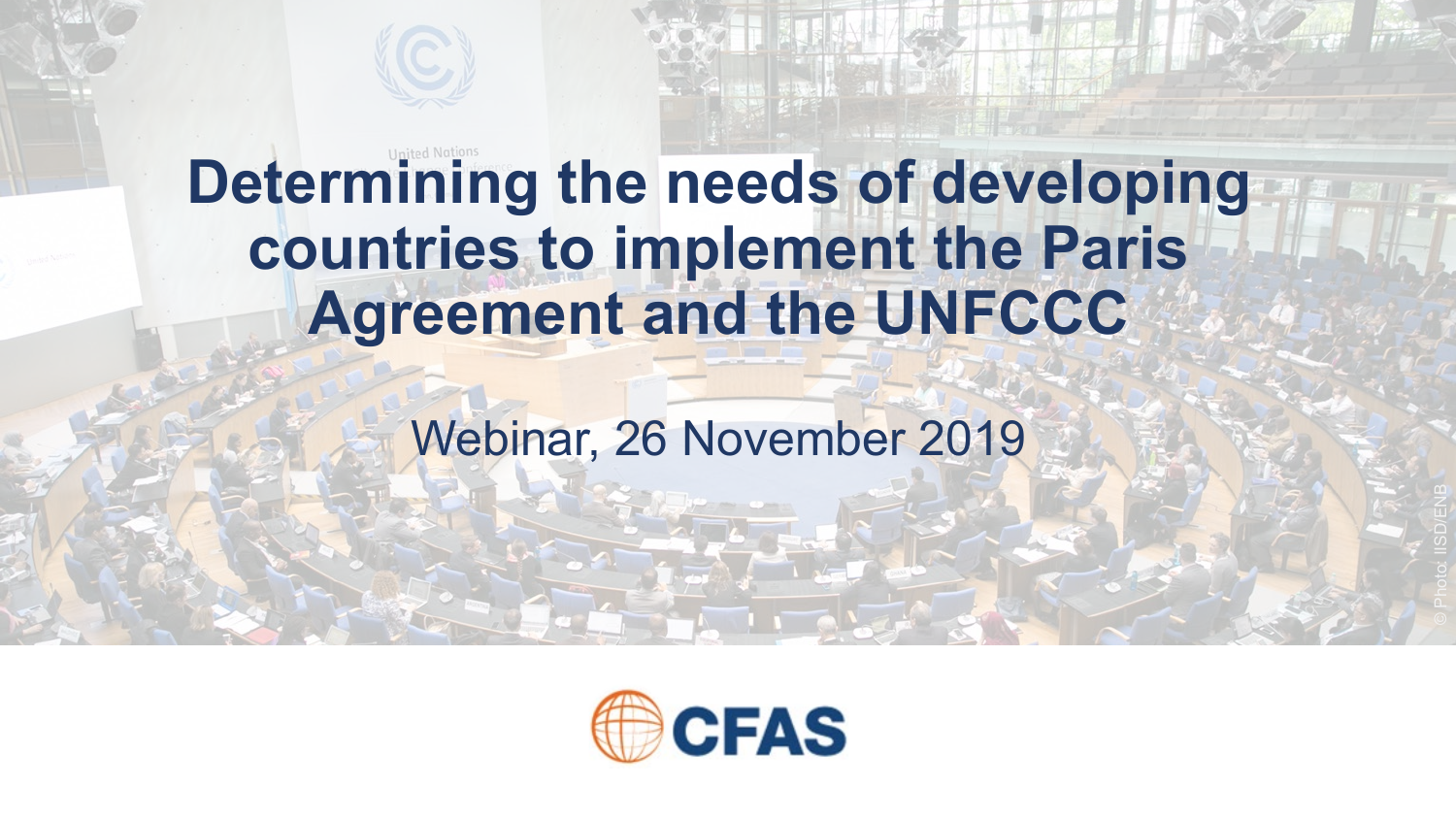Sven Harmeling **CARE**

CARI

#### 1 | Introduction

**Agenda**

- 2 | Determining the needs of developing countries
- 3 | Initial recommendations
- 4 | Q&A





Jean Paul Affana **Germanwatch**



**the greenwerk.** 

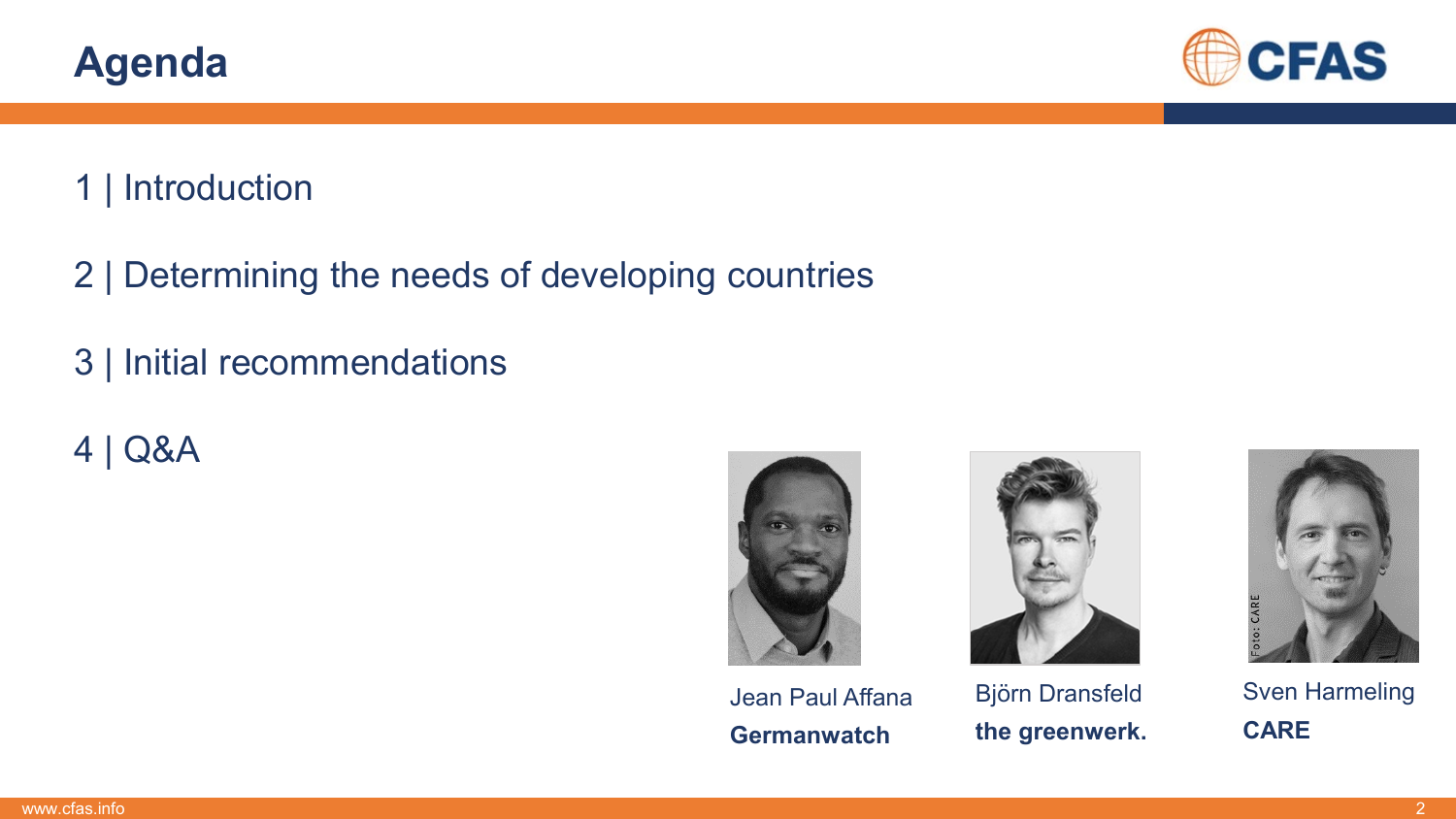



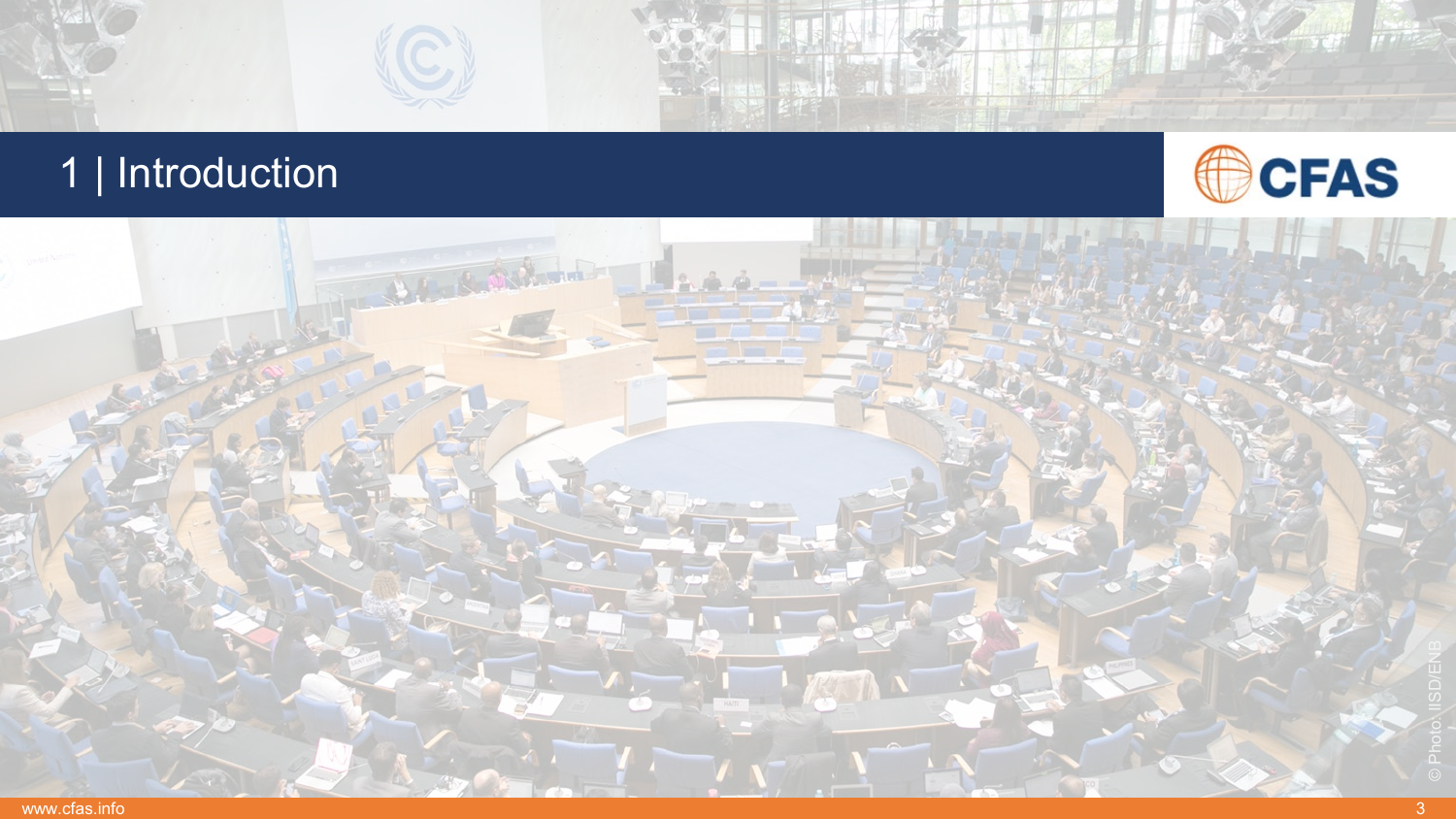# 2 | Determining the needs of developing countries



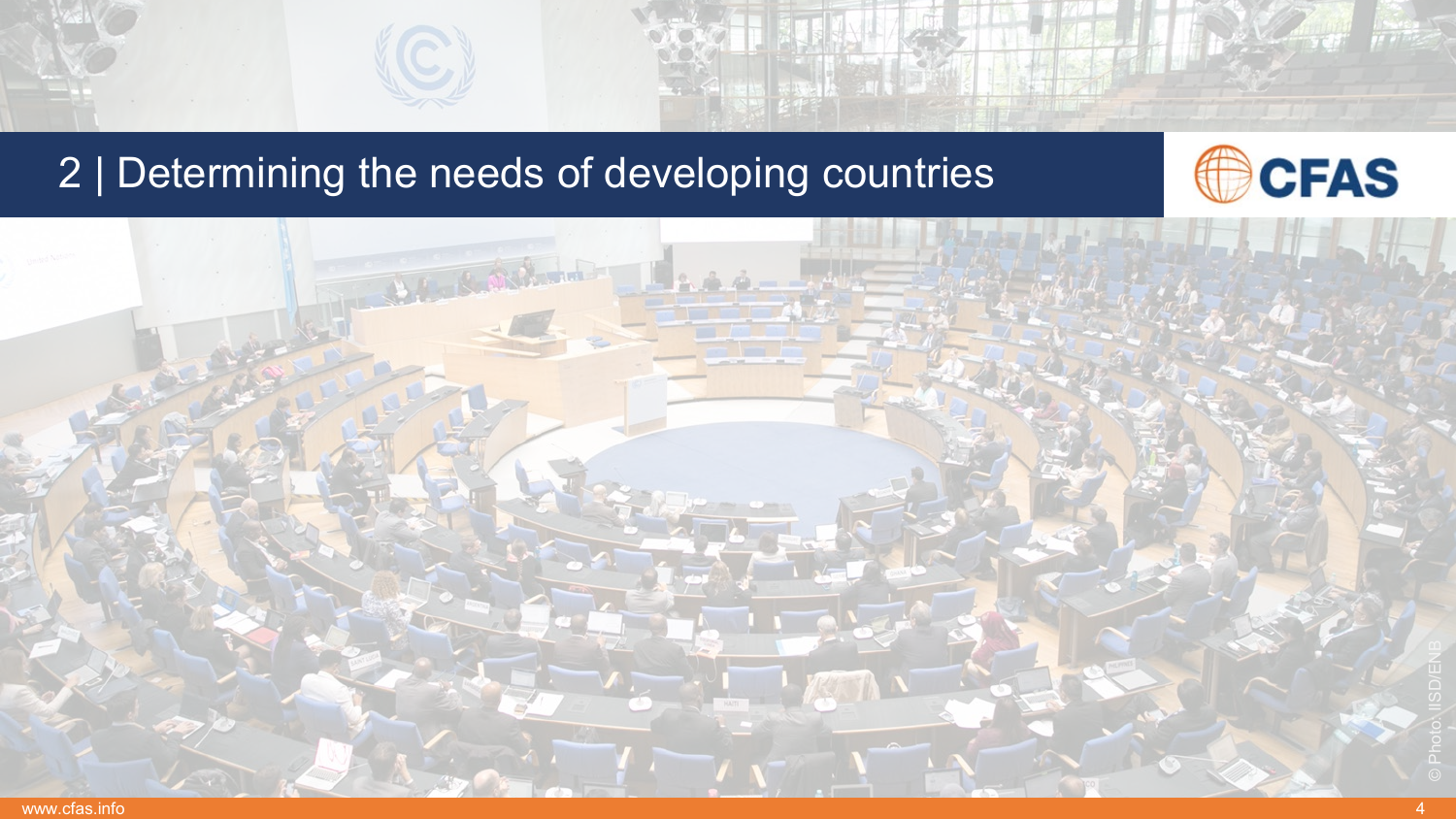# **2 | Why it matters to determine the needs**



- **Facing the climate change challenge:** developing countries cannot face the impacts of climate change and meet the sustainable development goals with their domestic resources only – they need scaled up financial & non financial international support
- **The Paris Agreement reaffirms the obligation for developed countries** to assist developing countries' efforts to achieve mitigation and adaptation goals
- **Developed countries have committed to support developing countries**' efforts by providing them with the necessary finance, knowledge, technology development and transfer, assistance for their adaptive capacity as well as capacity building
- **COP24 mandate to the SCF**: SCF is requested by the COP to prepare, every four years, a report on the determination of the needs of developing country Parties related to implementing the UNFCCC (the Convention) and the Paris Agreement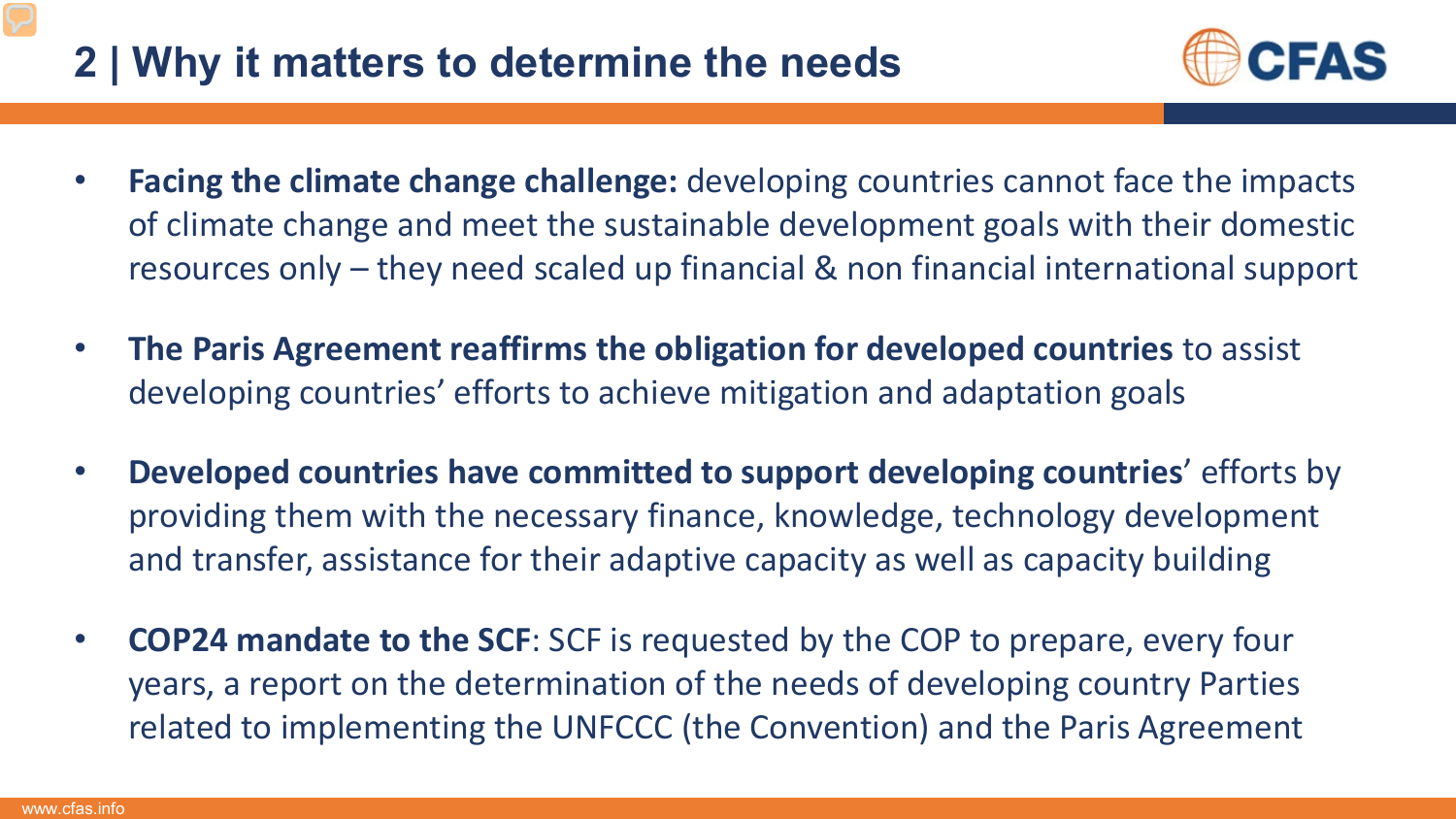### **2 | Different dimensions of needs**





# Technology development and transfer

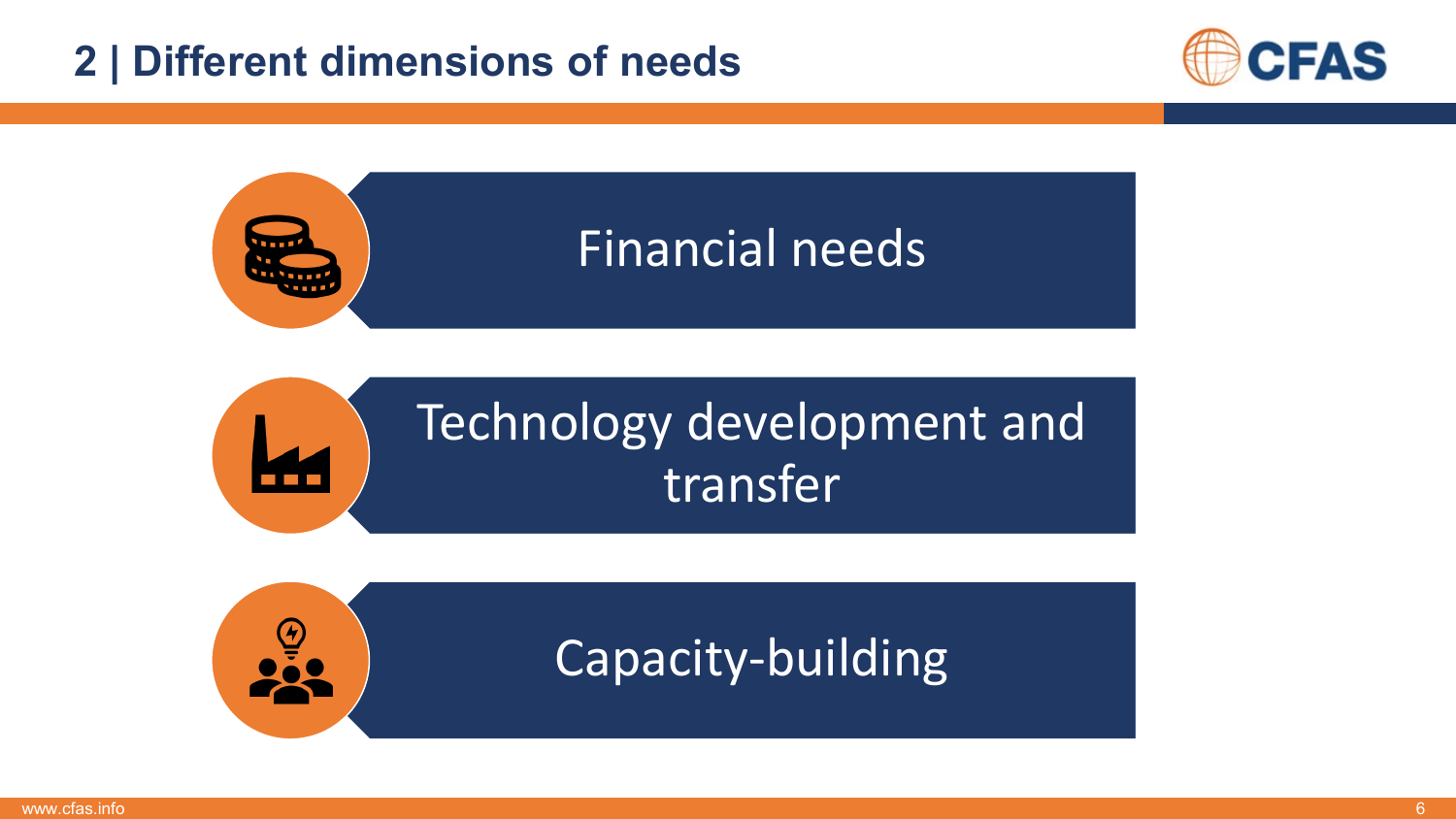### **2 | What has already been done on the matter**



- **The National Economic, Environment and Development Study (NEEDS) for Climate Change project:** country study reports on the financial needs assessments for mitigation and adaptation focused on eleven developing countries
- **The Needs-based Finance (NBF) project:** assists developing countries in assessing their needs and priorities, in a country-driven manner, including technological and capacity-building needs, and in translating climate finance needs into action, in accordance with goals outlined in NDCs, NAPs & other relevant policies or strategies
- **Enhanced transparency framework, established under the Paris Agreement:** the modalities, procedures and guidelines (MPGs) on what to report in compliance with the enhanced transparency framework for action and support include the provision on reporting of information on financial, technology development and transfer and capacity-building support needed and received by developing country Parties.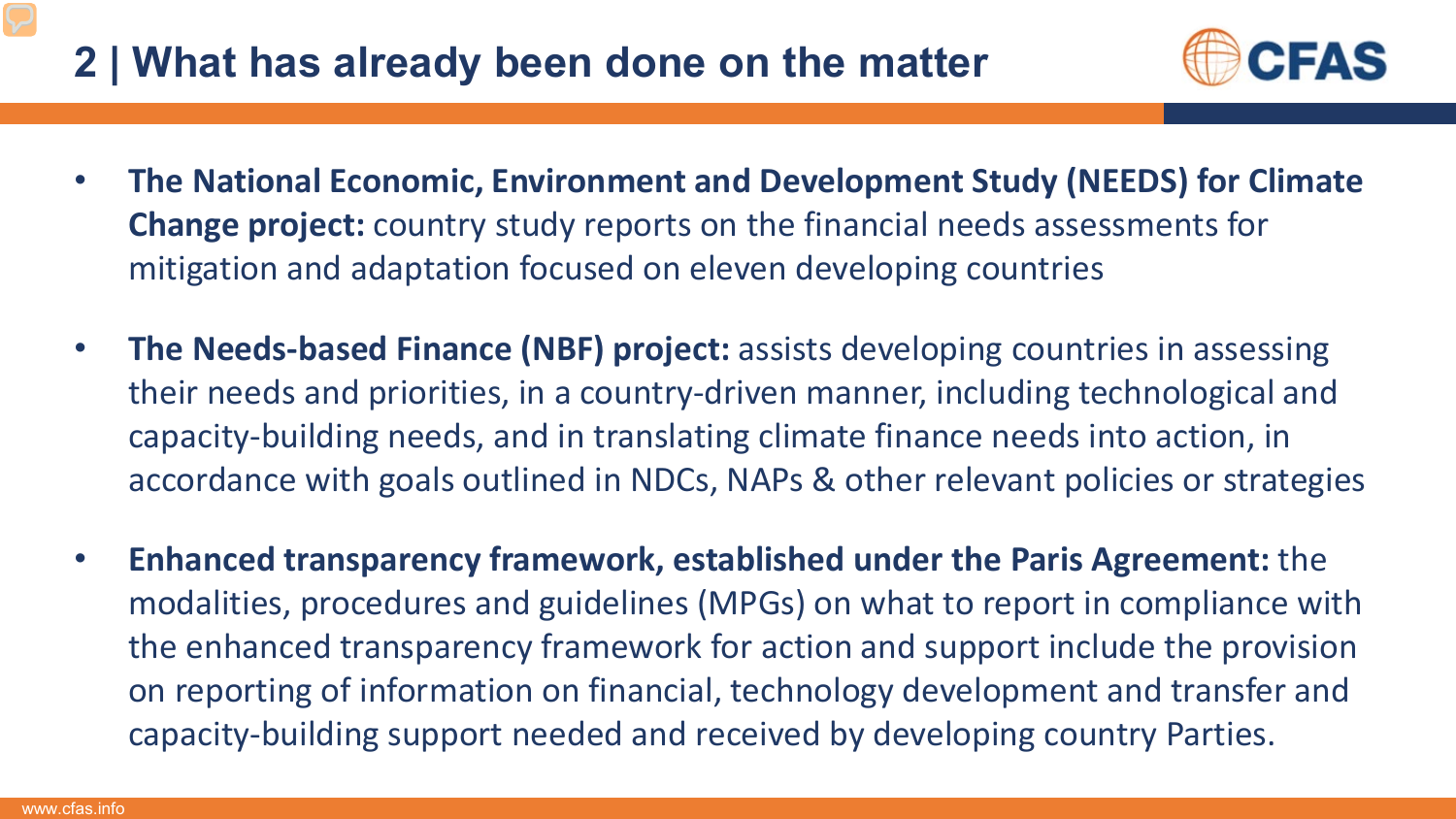# **2 | Needs in numbers (illustrative)**



- **Mitigation**: NDCs state needs between USD 3.5 and 4.4 trillion from domestic and international sources (majority for mitigation)
- **Adaptation**: USD 50+ billion annually between 2020-2030, USD 140 billion 300 billion by 2030, USD 280 billion - 500 billion by 2050 (UNEP Adaptation Gap Report 2018)
- **Sectoral**: Example energy Global average annual energy related investment costs to range from USD2010  $1.6 - 3.8$  trillion (IPCC)
- **Programme level example**: USD 16.3 bn support through GCF requested (various scopes, instruments and purposes)
- **Regional**: Example Asia Investment Gap for infrastructure investments in Asia 2016-2020 is 2.4% of GDP (5% w/o China) (ADB)
- **Technology needs**: Example TNA process:

Mitigation - USD 5.2 billion accumulative budget estimate(varying budgets) Adaptation: USD 2.4 billion accumulative budget estimate (varying budgets)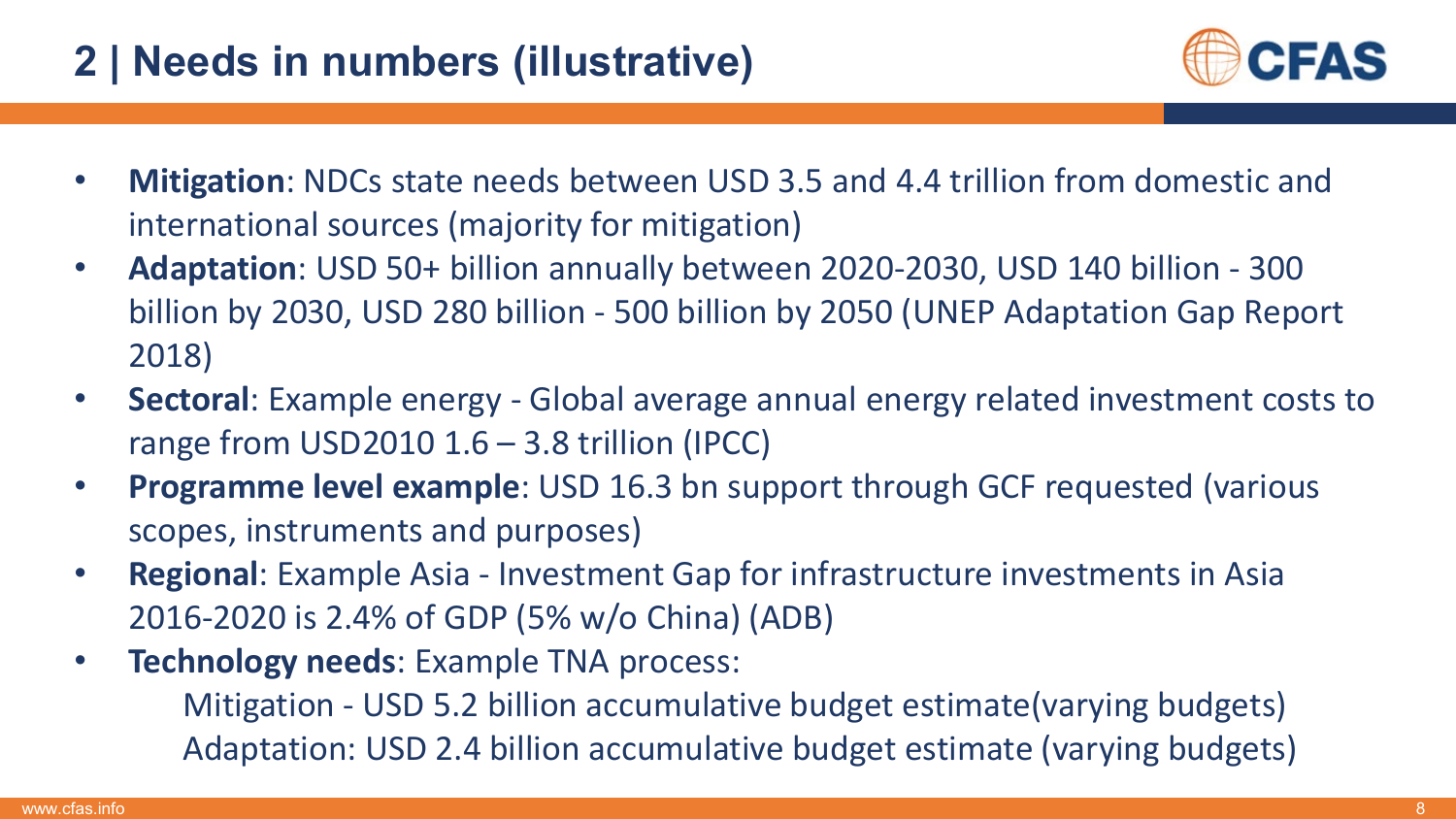#### **2 | Formats of needs determinantion**



•National Communications & Biennial Update Reports (and BTRs)

Nationally Determined Contributions (NDC)

Technology Needs Assessment (TNA)

National Adaptation Plans (NAP)

Sectoral strategies (LEDS)

Programme / activity level (e.g. NAMAs, GEF/GCF, or through MDBs)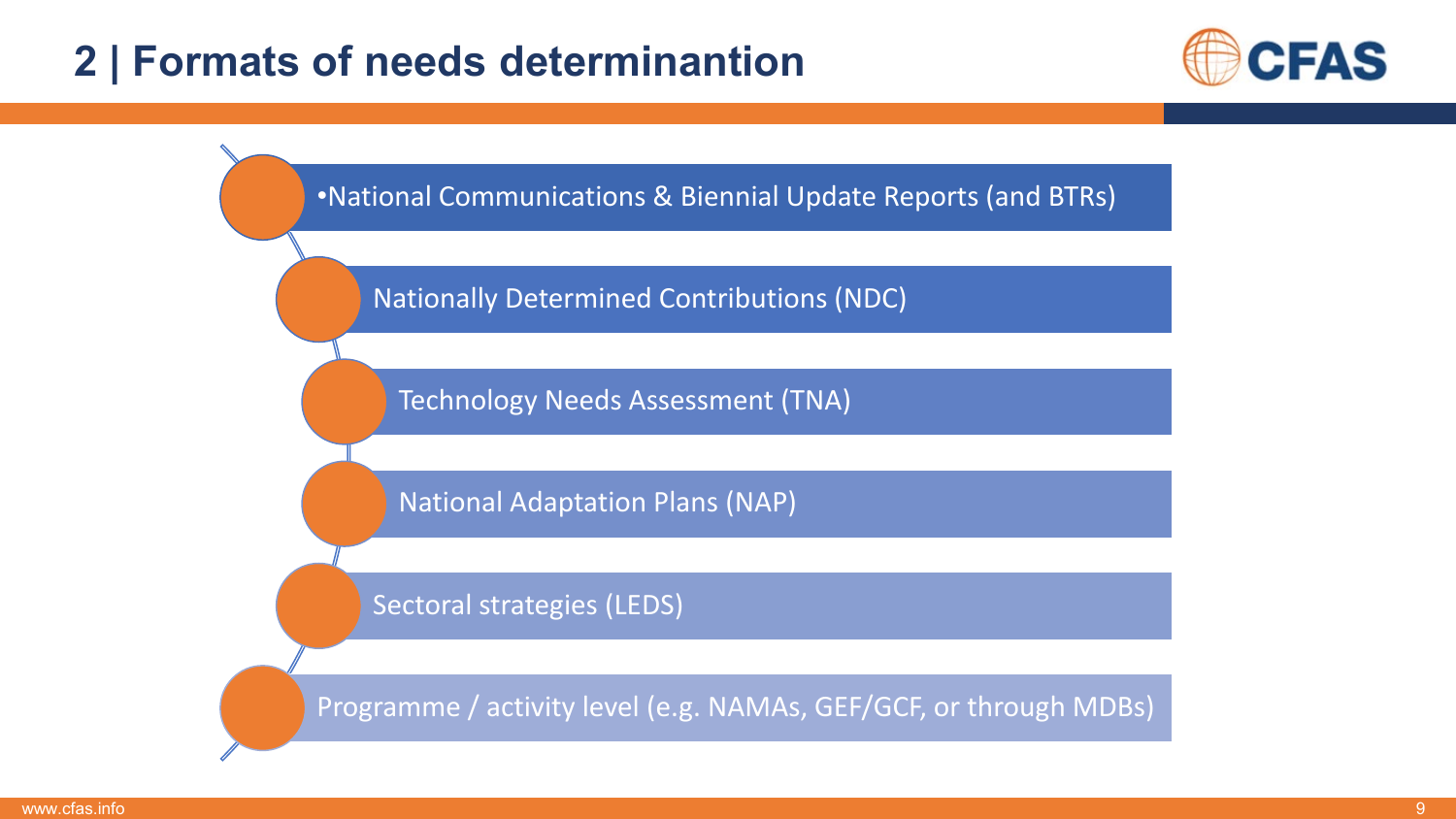### **2 | Methodologies of needs determination**



 $\cap$ 

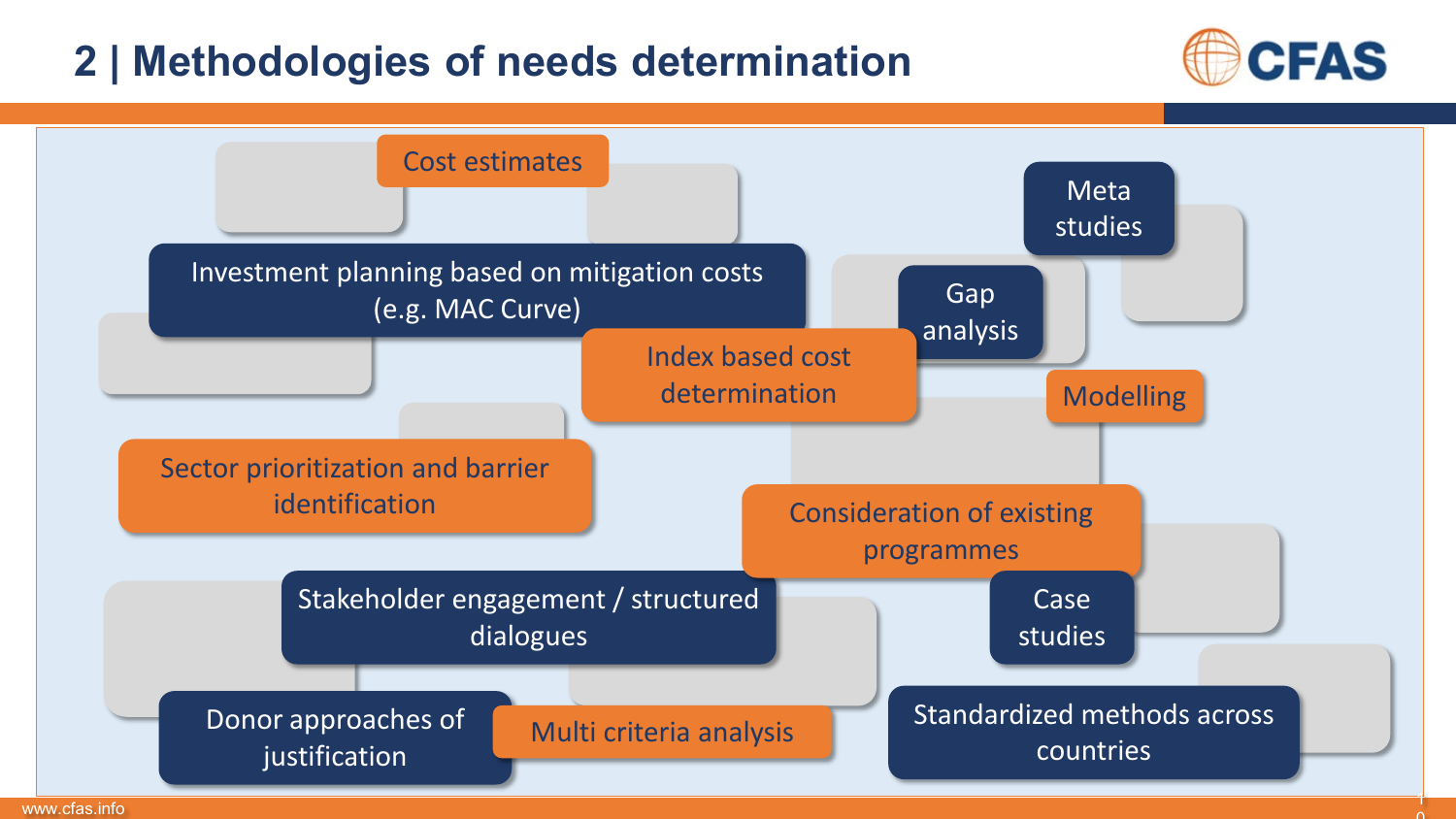# **2 | Challenges of needs determination**



- **Rag rug** of requirements, formats, channels and approaches exists
- No systematic approach => unstructured provision of incomplete, fragmented and intransparent information of varying quality
- **Comparison of needs** between countries rather difficult
- **Quantification** & **qualification** of needs is challenging
- Various approaches used by MDBs / international organizations / research: **modelling** and other workarounds to close information gaps
- **Success factors**:
	- *structured approaches* with robust and transparent underlying **data**,
	- *prioritization* of activities,
	- *consultative processes* that allow a **bottom-up estimation** of support needs.
- A more **standardized approach** for support needs determination guided by the **SCF report**.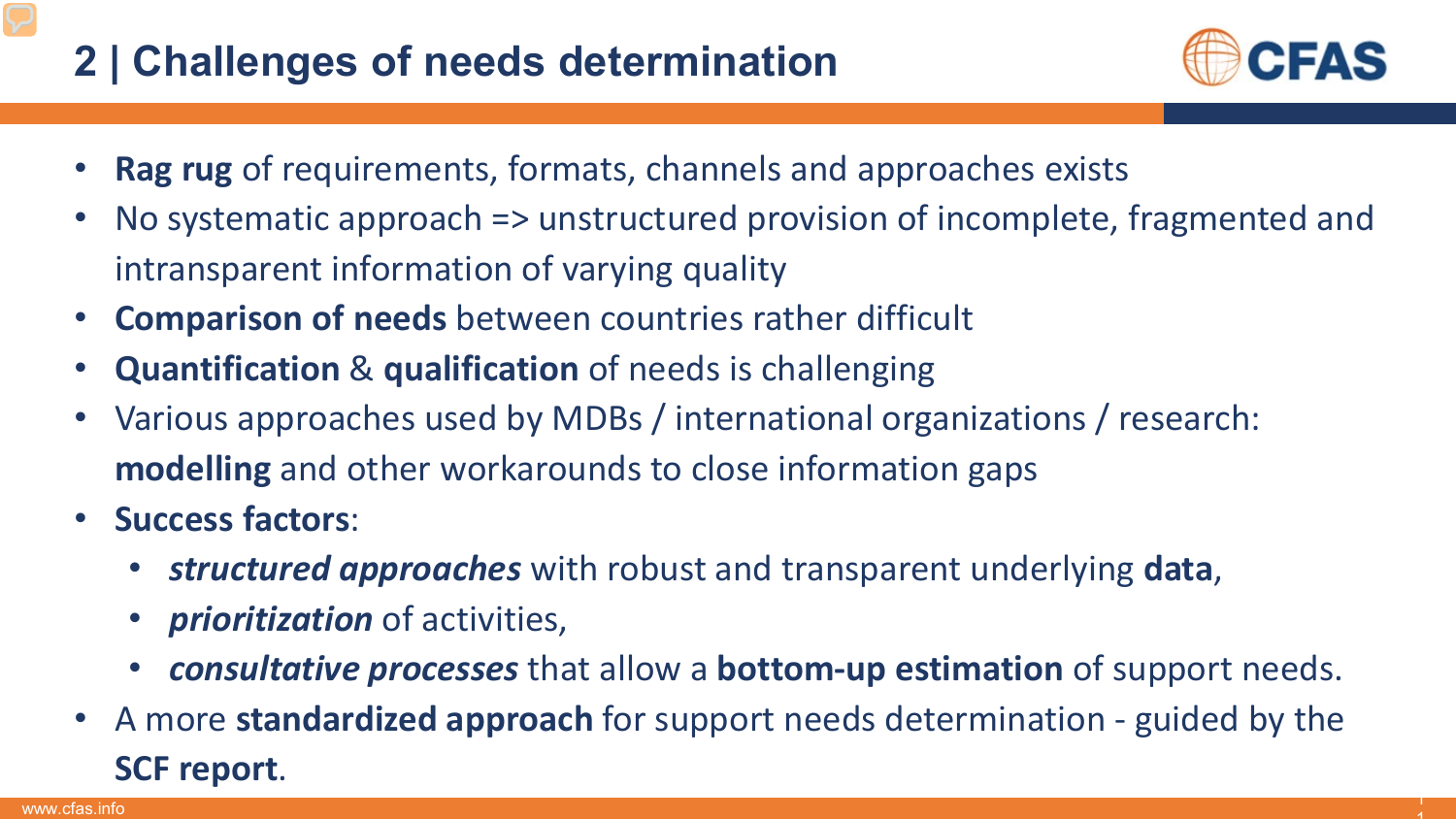# **2 | Investments, needs, etc.**



- Needs, costs, investments: important to understand what we talk about
	- **Investments:** an amount invested (e.g. for an RE installation), ideally with net returns
	- **Additional/incremental costs:** compared to baseline investments
	- **(Support) needs:** need of financial support to implement certain actions
- **Can not just be translated into "needs"** by recipient countries, which would be possibly covered through international climate finance support
- "Cost scenarios" usually **fail to have a holistic perspective**, that means they lack an integration of societal co-benefits which may result in lower other costs
- Some additional investments might be covered through **project-specific support**, but others will happen by governments setting policy frameworks
- **Addressing and reducing some of the costs** can also happen through wise and smart planning for example by government institutions
- No realistic expectation that ALL climate related costs in ALL developing countries (including relatively advanced ones) would/can be covered by international climate finance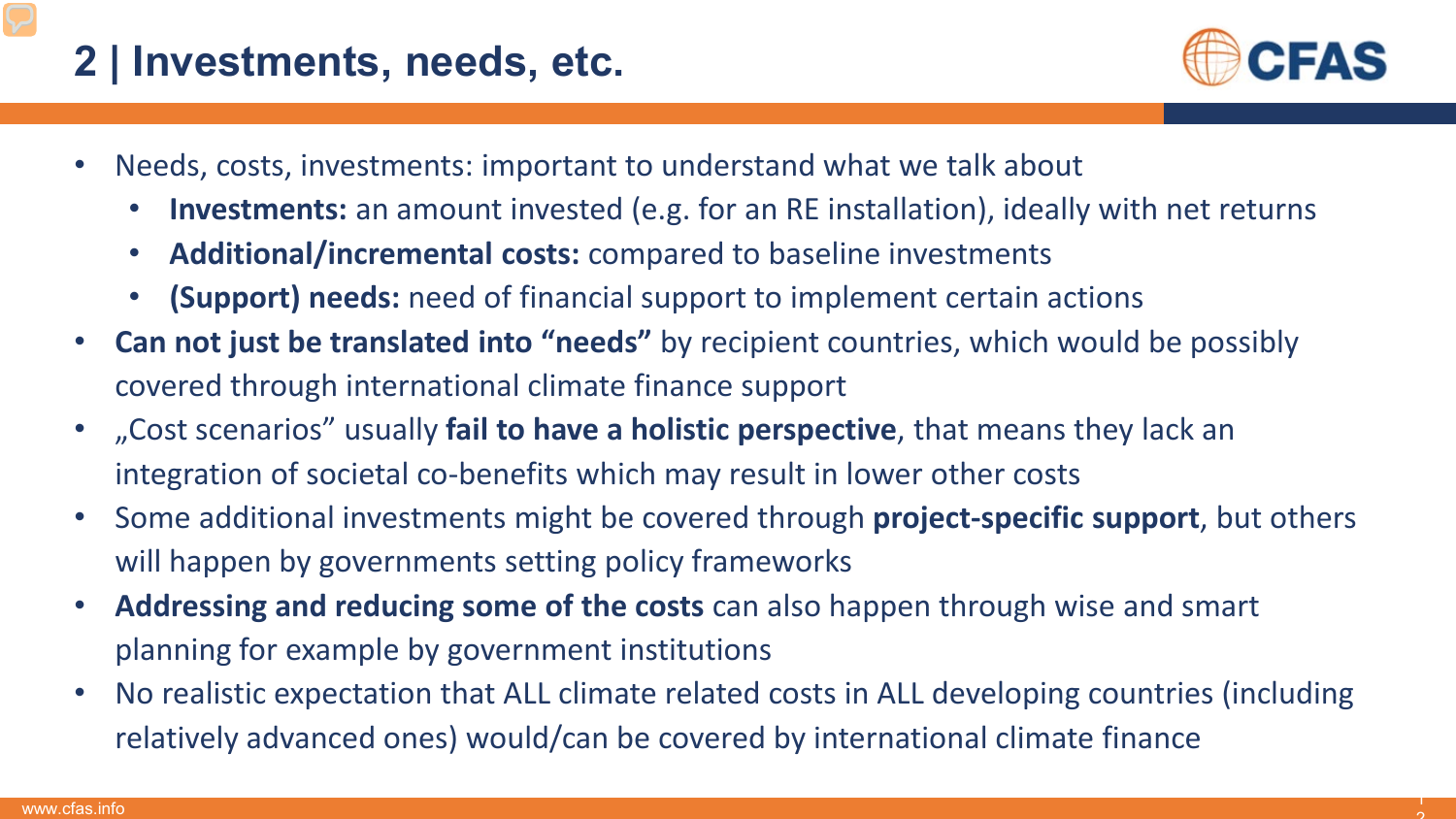# 3 | Initial recommendations



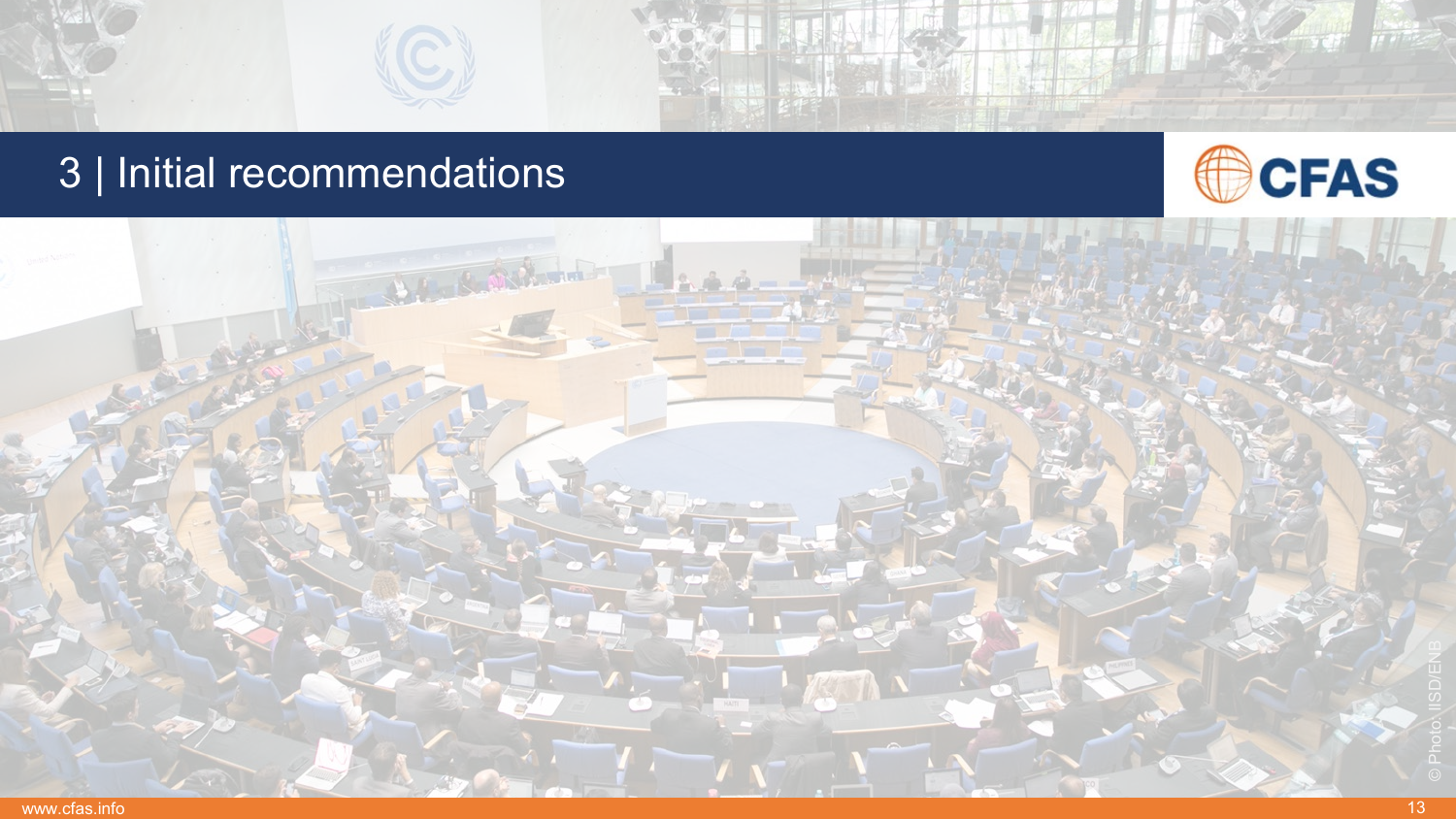# **3 | Initial recommendations**



- Needs determination relevant for a) post-2025 climate finance target; b) Global Stocktake, c) Loss and damage mechanism d) enhanced transparency framework
- Key tasks for Standing Committee on Finance:
	- **Identify success factors for needs determination** that have worked in contexts of various countries, instruments and scopes, incl. in UNFCCC-related determination processes;
	- Aim towards a **standardized approach** for global comparability of information provided;
	- **Learn** from donor-driven approaches and identify potential champions such as the NAMA Facility or the Green Climate Fund;
	- Understand **how information gaps can be addressed** through application of proven methodological approaches;
	- Ideally asking for **maximum transparency** of numbers i.e. sources and the respective methodological approach in deriving the numbers
	- Continue the **inclusive process for sharing lessons and experiences**;
	- focus on methodologies that ensure **bottom-up processes of needs determination**, such as consultative processes or project cost determination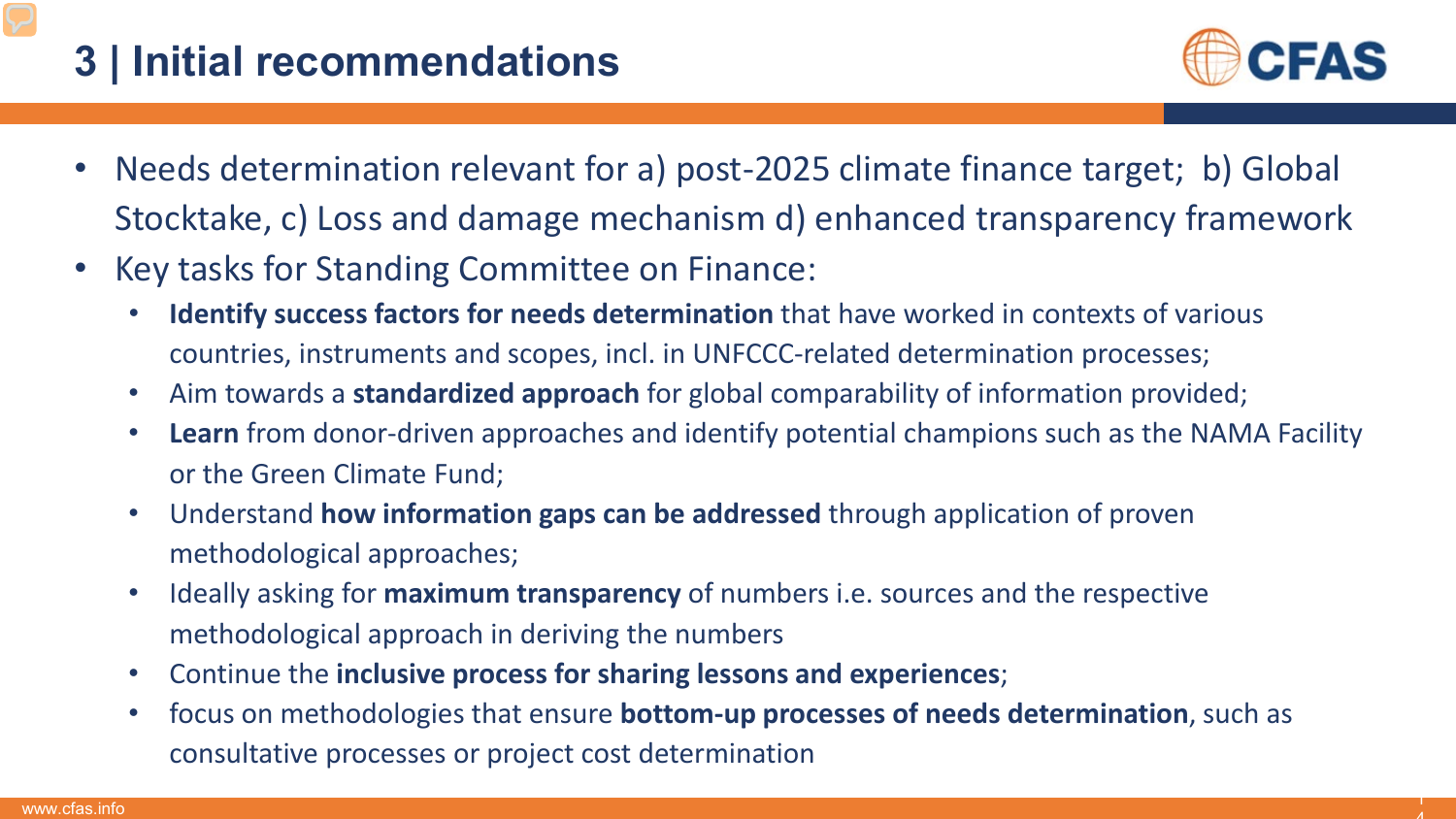